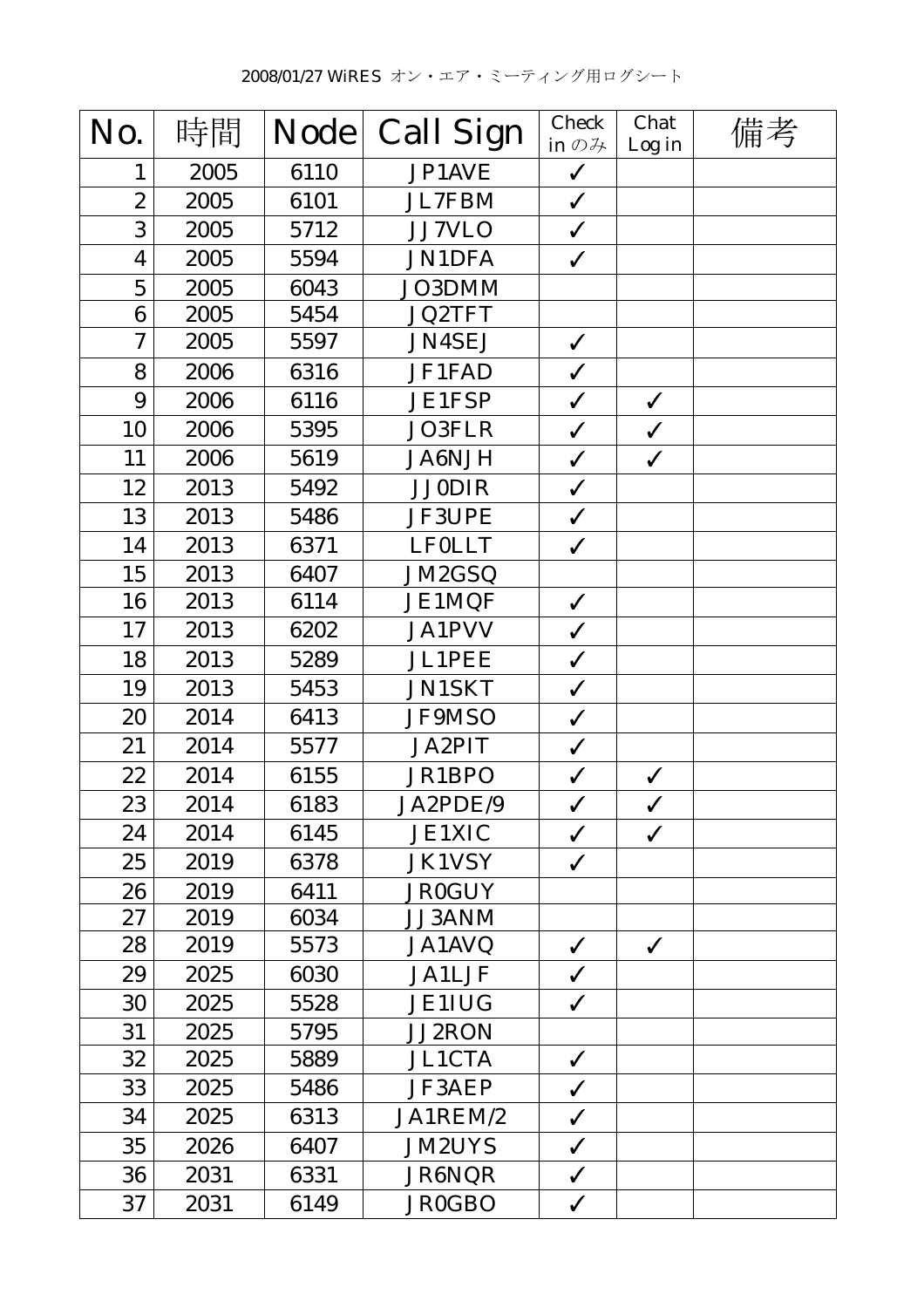| 38 | 2031 | 5563 | <b>JH9THN</b> | $\checkmark$ |              |  |
|----|------|------|---------------|--------------|--------------|--|
| 39 | 2031 | 5758 | <b>JK7CJM</b> | $\checkmark$ |              |  |
| 40 | 2031 | 5250 | JQ1AHZ/6      | $\checkmark$ |              |  |
| 41 | 2034 | 5584 | <b>JN2ESN</b> | $\checkmark$ | $\checkmark$ |  |
| 42 | 2034 | 5456 | JQ2SZC        | $\checkmark$ | $\checkmark$ |  |
| 43 | 2034 | 5456 | <b>JQ2SZD</b> | $\checkmark$ | $\checkmark$ |  |
| 44 | 2038 | 6263 | LK3NRE        | ✓            |              |  |
| 45 | 2038 | 5414 | JJ4KME        | $\checkmark$ |              |  |
| 46 | 2038 | 6077 | <b>7K2OCK</b> | $\checkmark$ |              |  |
| 47 | 2038 | 5488 | JF2OWN        |              |              |  |
| 48 | 2038 | 6161 | JH5DAH        | $\checkmark$ |              |  |
| 49 | 2038 | 5448 | JI4ERM        | $\checkmark$ |              |  |
| 50 | 2046 | 5395 | JK3UWI/3      | $\checkmark$ |              |  |
| 51 | 2046 | 6277 | <b>JE3QPA</b> | $\checkmark$ |              |  |
| 52 | 2046 | 5921 | JH9HXD        | $\checkmark$ |              |  |
| 53 | 2046 | 5786 | <b>JQ2PEV</b> | $\checkmark$ |              |  |
| 54 | 2046 | 5463 | <b>JE1UNO</b> | $\checkmark$ |              |  |
| 55 | 2046 | 5494 | <b>JA2WSM</b> | ✓            |              |  |
| 56 | 2046 | 5921 | JR9BTZ        | $\checkmark$ |              |  |
| 57 | 2051 | 5448 | <b>JN4UVQ</b> | $\checkmark$ |              |  |
| 58 | 2051 | 5350 | <b>JG3EBB</b> | $\checkmark$ |              |  |
| 59 | 2051 | 5026 | <b>JH0WYT</b> | $\checkmark$ |              |  |
| 60 | 2051 | 5550 | <b>JL1SGT</b> | $\checkmark$ |              |  |
| 61 | 2051 | 5982 | <b>JM1IIP</b> | $\checkmark$ |              |  |
| 62 | 2051 | 5493 | <b>JI1WIF</b> | $\checkmark$ |              |  |
| 63 | 2051 | 6244 | <b>JA9FPD</b> | $\checkmark$ |              |  |
| 64 | 2054 | 5594 | JG1GCO        | $\checkmark$ |              |  |
| 65 | 2058 | 5974 | <b>JS1CYI</b> |              |              |  |
| 66 | 2058 | 5018 | <b>JH0FFT</b> | $\checkmark$ |              |  |
| 67 | 2058 | 6145 | <b>JJ1FZI</b> | $\checkmark$ |              |  |
| 68 | 2058 | 5564 | 7M1RUL        |              |              |  |
| 69 | 2110 | 5846 | 7L2YTN        | $\checkmark$ |              |  |
| 70 | 2114 | 5008 | <b>JROLME</b> | $\checkmark$ |              |  |
| 71 | 2114 | 6056 | <b>JG4TZX</b> | $\checkmark$ |              |  |
| 72 | 2114 | 5190 | <b>JG1FMA</b> | $\checkmark$ |              |  |
| 73 | 2114 | 5971 | <b>JI1FPY</b> | $\checkmark$ |              |  |
| 74 | 2117 | 6146 | <b>JN3NOW</b> | $\checkmark$ |              |  |
| 75 | 2117 | 6140 | <b>JJ0KNV</b> |              |              |  |